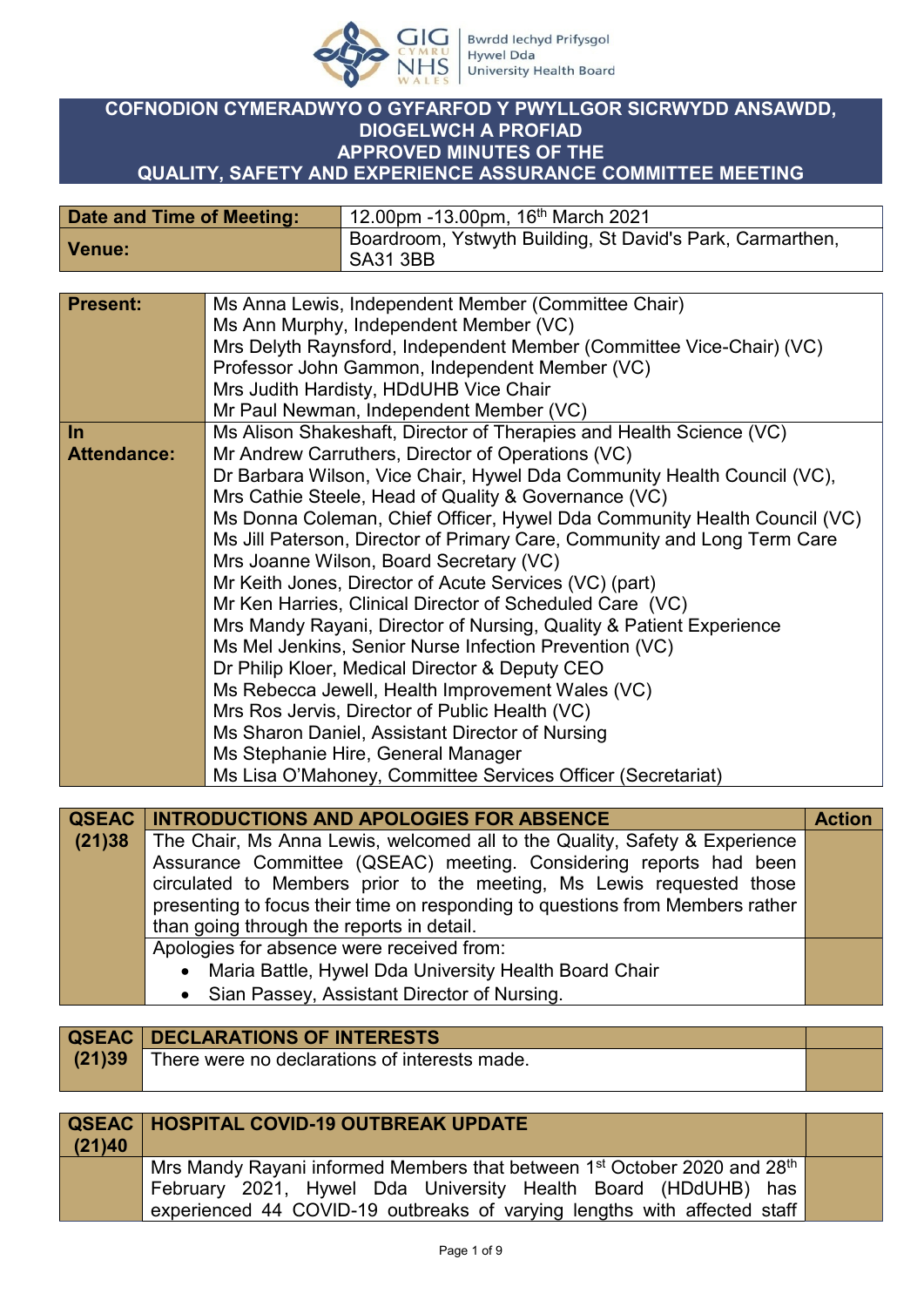subsequently having to work 7 days per week. However, the Health Board is not experiencing any current outbreaks of COVID-19, with the most recent outbreak closed week ending 18<sup>th</sup> March 2021. Mrs Rayani advised that during the outbreaks, the Health Board had managed and mitigated a number of risks due to operational pressures, with PPE, patient flow and social distancing examples cited.

Mrs Rayani further informed Members that due to a number of contributing factors such as lateral flow device (LFD) testing, the rollout and uptake of the mass vaccination programme and in-patient testing taking place at day 5, the Health Board is confident that great strides are being made in overcoming outbreak situations. Mrs Rayani confirmed that testing at day 5 had proved invaluable and had such testing taken place earlier in the pandemic, the rate of hospital acquired transmission of COVID-19 would likely have been reduced.

Mrs Rayani advised of her current involvement in an exercise with the Improvement Academy in relation to behavioural science and of her involvement in reviewing the use of long sleeved gowns in Critical Care and the imperative of rolling sleeves up and washing up to the arms. Ventilation is another area of focus which is on the National Healthcare Associated Infection Delivery Board (HCAI) agenda to be discussed week commencing 22nd March 2021.

Mrs Judith Hardisty requested thanks be conveyed to all staff involved for their hard work and queried the extent to which Estates is a mitigating factor in the transmission of COVID-19, reflecting on the current age of the HDdUHB estate, the programme of work and capital expenditure considerations.

Mrs Rayani advised that the Health Board is taking learning opportunities post COVID-19 from a number of organisations , noting that the Grange Hospital, a new hospital in Aneurin Bevan University Health Board had experienced no outbreaks of COVID-19 since its opening, despite experiencing patient flow and delay challenges.

Mrs Rayani further advised that Ms Sharon Daniel, Assistant Director of Nursing is currently engaged in a conversation through the Capital, Estates and IM&T Sub-Committee (CEIM&TSC) regarding isolation and ventilation considerations. Similarly, a task and finish group has been established with the involvement of Mr Paul Williams, Head of Property Performance and the Consultant Practitioner in the Infection Prevention and Control Team. The work will include a hierarchy of controls and environmental standards.

Ms Alison Shakeshaft updated Members that in-patient testing is now confirmed to be completed every 5 days for the duration of an in-patient's stay whereas previously in-patients were to be tested on day 5; this includes all in-patients including Community Hospitals and Mental Health and Learning Disability facilities. Ms Shakeshaft advised that this may move to twice weekly testing with HDdUHB taking learning from ABUHB who are currently undertaking this approach.

In terms of LFD testing, Ms Delyth Raynsford queried the rationale for not including Accident and Emergency Departments within the report. AS responded that this would be rolled out in Accident and Emergency Departments from week commencing 15<sup>th</sup> March 2021 and agreed to update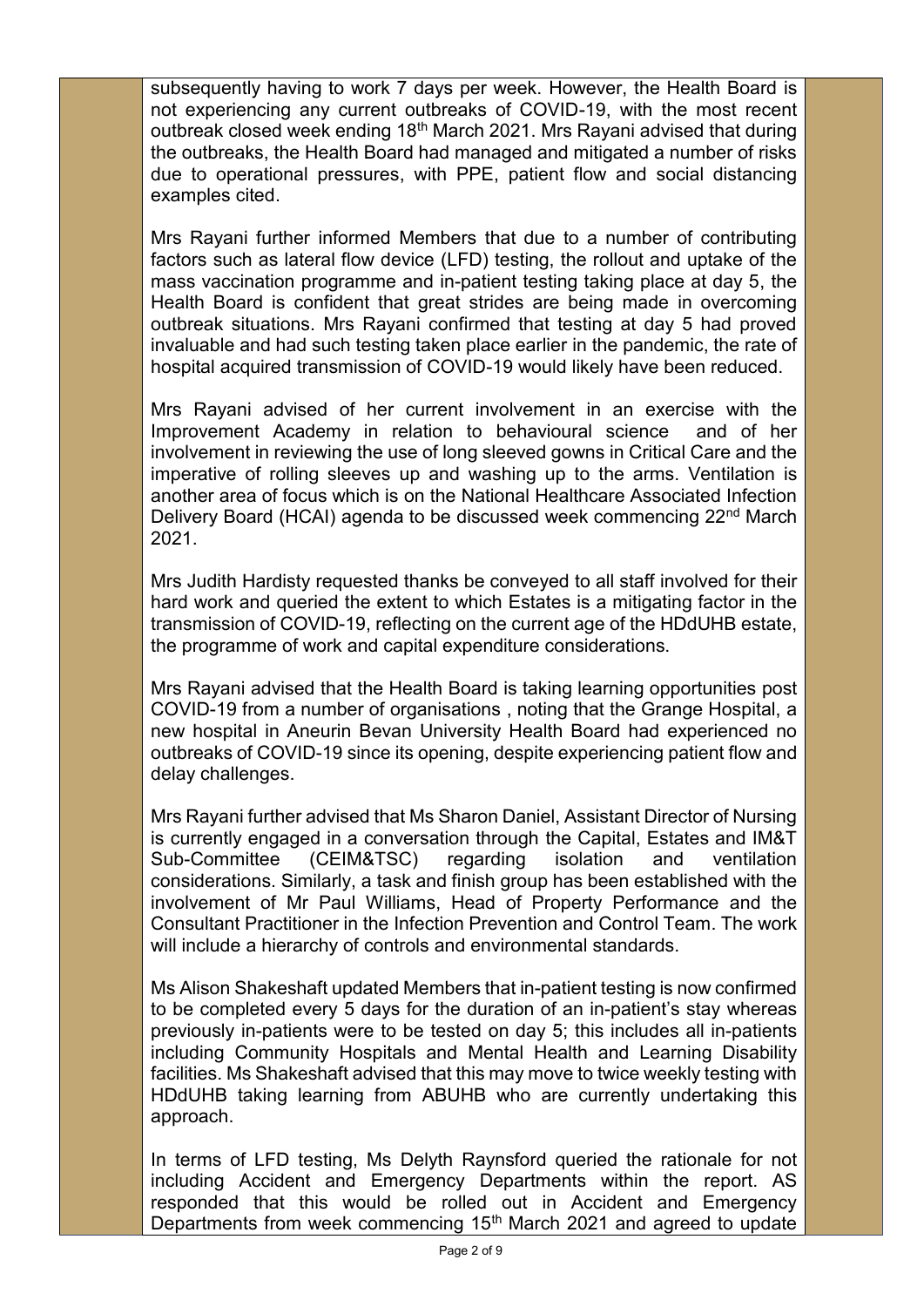| the report to reflect that LFD testing is taking place in Accident and Emergency<br>Departments.                                                                                                                                                                                                              | <b>AS</b> |
|---------------------------------------------------------------------------------------------------------------------------------------------------------------------------------------------------------------------------------------------------------------------------------------------------------------|-----------|
| Professor John Gammon commended the staff involved for their effective<br>dealing of the outbreaks and queried whether there is any bench mark data<br>available or data that suggests an appropriate number of days that closure<br>should take place while an outbreak is managed.                          |           |
| Mrs Mel Jenkins advised that whilst not party to data from other Health Boards,<br>different approaches to managing outbreaks have been adopted by each Health<br>Board, with HDdUHB amalgamating wards to free up 'Green' beds for routine<br>activity and to enable 'Red' beds to manage COVID-19 activity. |           |
| Mrs Jenkins further advised of changes to the testing process over the<br>pandemic period in that those patients indicating as COVID-19 negative would<br>now be further tested rather than waiting for them to be asymptomatic, and<br>confirmed that continued learning is taking place.                    |           |
| The Committee RECEIVED ASSURANCE from the Hospital COVID-19 Update<br>Report provided and requested Ms Daniel and Ms Jenkins to convey the<br>Committee's thanks to their respective teams.                                                                                                                   |           |

## **QSEAC COVID-19 RISKS – RISK 1030**

**(21)41** Mrs Ros Jervis informed Members that Risk 1030 relates to the rollout of the Mass Vaccine Programme, the pace and scale of which represents a large undertaking and one which is continually evolving.

> Mrs Jervis advised that milestone 1 i.e. vaccination of Priority Groups 1-4 by the middle of February 2021 had been achieved, with the Health Board now undertaking milestone 2 i.e. vaccination of Priority Groups 5-9 to be undertaken by mid April 2021.

> Mrs Jervis further advised that the Health Board received confirmation week ending 12<sup>th</sup> March 2021 that sufficient doses of the AstraZeneca Oxford vaccine would be received to achieve the targets set. The Health Board will therefore endeavour to rollout the vaccine to the remaining population as described by the Joint Committee on Vaccination and Immunisation (JCVI) by the end of July 2021.

Mrs Jervis highlighted two prominent issues relating to the vaccine:

- criticism of the Health Board by the BBC around second dose delivery;
- potential blood-clotting concerns in relation to the AstraZeneca Oxford vaccine and the decision taken by a number of European countries to pause use of the vaccine (it was noted that the MRHA have advised there is no causal link between the vaccine and blood clotting).

Mr Paul Newman enquired as to the certainty around the availability of the AstraZeneca Oxford vaccine to meet milestone 2 given the changing timetable of vaccine delivery. Mrs Jervis confirmed that the Health Board is content there are sufficient doses of vaccine to meet the mid April 2021 deadline with the ability to deliver as planned at Mass Vaccination Centres for Priority Groups 7- 9 and for GP Practices to deliver to Priority Groups 5 and 6.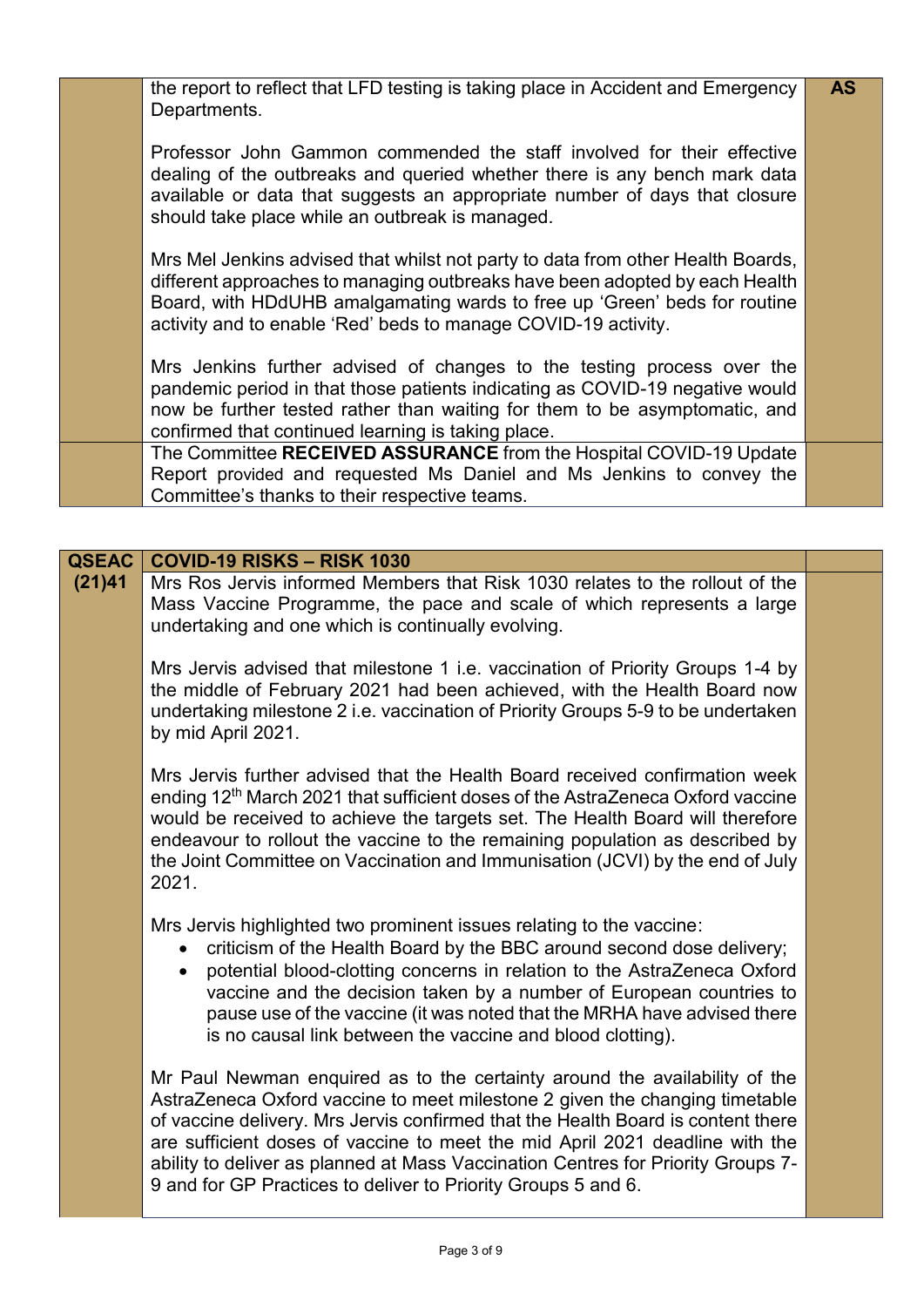|                        | Ms Ann Murphy queried whether there are any issues arising from the use of<br>the Pembrokeshire Archive Centre, Haverfordwest for the forthcoming elections<br>in May 2021 which had been agreed with Local Authority partners. It was noted<br>that whilst the Picton Centre is available, it had been agreed at the<br>commencement of the vaccine rollout when the Pfizer BioNTech vaccine was<br>being administered that the size and layout was unsuitable for this vaccine type<br>although is suitable for the administration of the AstraZeneca Oxford vaccine.<br>Ms Murphy further queried whether there are plans to use any other sites for<br>the forthcoming elections and Mrs Jervis confirmed that no other sites are<br>planned for use. |  |
|------------------------|-----------------------------------------------------------------------------------------------------------------------------------------------------------------------------------------------------------------------------------------------------------------------------------------------------------------------------------------------------------------------------------------------------------------------------------------------------------------------------------------------------------------------------------------------------------------------------------------------------------------------------------------------------------------------------------------------------------------------------------------------------------|--|
|                        | Ms Lewis confirmed that discussion regarding the use of the AstraZeneca<br>Oxford vaccine and concerns regarding its safety would not be an appropriate<br>issue for this Committee as a national line had been taken on the vaccine which<br>the Health Board would be following.                                                                                                                                                                                                                                                                                                                                                                                                                                                                        |  |
|                        | In terms of the criticism received of the Health Board's administration of second<br>doses of Pfizer BioNTEch, Mrs Jervis advised that this had been a sensitive<br>issue. In December 2020, the Chief Medical Officer chose to extend the period<br>between administering first and second doses of the vaccine to 11 to 12 weeks<br>other than for Care Home residents, due to the risk of outbreaks in this setting,<br>and the Health Board has followed that instruction.                                                                                                                                                                                                                                                                            |  |
|                        | However, due to a lull in the supply of the AstraZeneca vaccine, a decision has<br>been taken that first doses of Pfizer BioNTech would be paused and second<br>doses would be prioritised. Welsh Government then subsequently relaxed the<br>period between administration of first and second dose from 12 weeks to 10<br>weeks.                                                                                                                                                                                                                                                                                                                                                                                                                        |  |
|                        | Ms Jervis advised that having been party to national data regarding Health<br>Boards' administration of the second dose of vaccine which indicated a disparity<br>between Health Boards around the second doses administered, HDdUHB is<br>administering second doses at a steady rate.                                                                                                                                                                                                                                                                                                                                                                                                                                                                   |  |
|                        | Whilst it has been recognised that patients receiving the AstraZeneca Oxford<br>vaccine are provided with the greatest protection when they receive their doses<br>at an 11 week interval, second doses can be a delayed up to 15 weeks,<br>although the exception to this would be Care Home residents who are receiving<br>their vaccines at an 8 week interval period. While Ms Jervis acknowledged that<br>other Health Boards are taking a different stance, HDdUHB has adopted an<br>evidence based decision to offer maximum protection to patients. Whilst this<br>information had been fed back to the BBC, they had chosen to adopt a negative<br>spin.                                                                                         |  |
|                        | The Committee NOTED the COVID-19 Risk 1030 report and took assurance<br>from the presentation provided.                                                                                                                                                                                                                                                                                                                                                                                                                                                                                                                                                                                                                                                   |  |
|                        |                                                                                                                                                                                                                                                                                                                                                                                                                                                                                                                                                                                                                                                                                                                                                           |  |
| <b>QSEAC</b><br>(21)42 | COVID-19 RISKS - RISK 1017<br>Ms Shakeshaft advised that Risk 1017 had been added to the Risk Register in                                                                                                                                                                                                                                                                                                                                                                                                                                                                                                                                                                                                                                                 |  |
|                        | November 2020, given concerns within the Health Board of the risk to both the<br>public and Health Board staff due to a lack of access to testing.                                                                                                                                                                                                                                                                                                                                                                                                                                                                                                                                                                                                        |  |
|                        | Ms Shakeshaft further advised that the Testing Operational Delivery Plan has<br>been updated for the forthcoming twelve months and has been based around a<br>worst case modelling scenario.                                                                                                                                                                                                                                                                                                                                                                                                                                                                                                                                                              |  |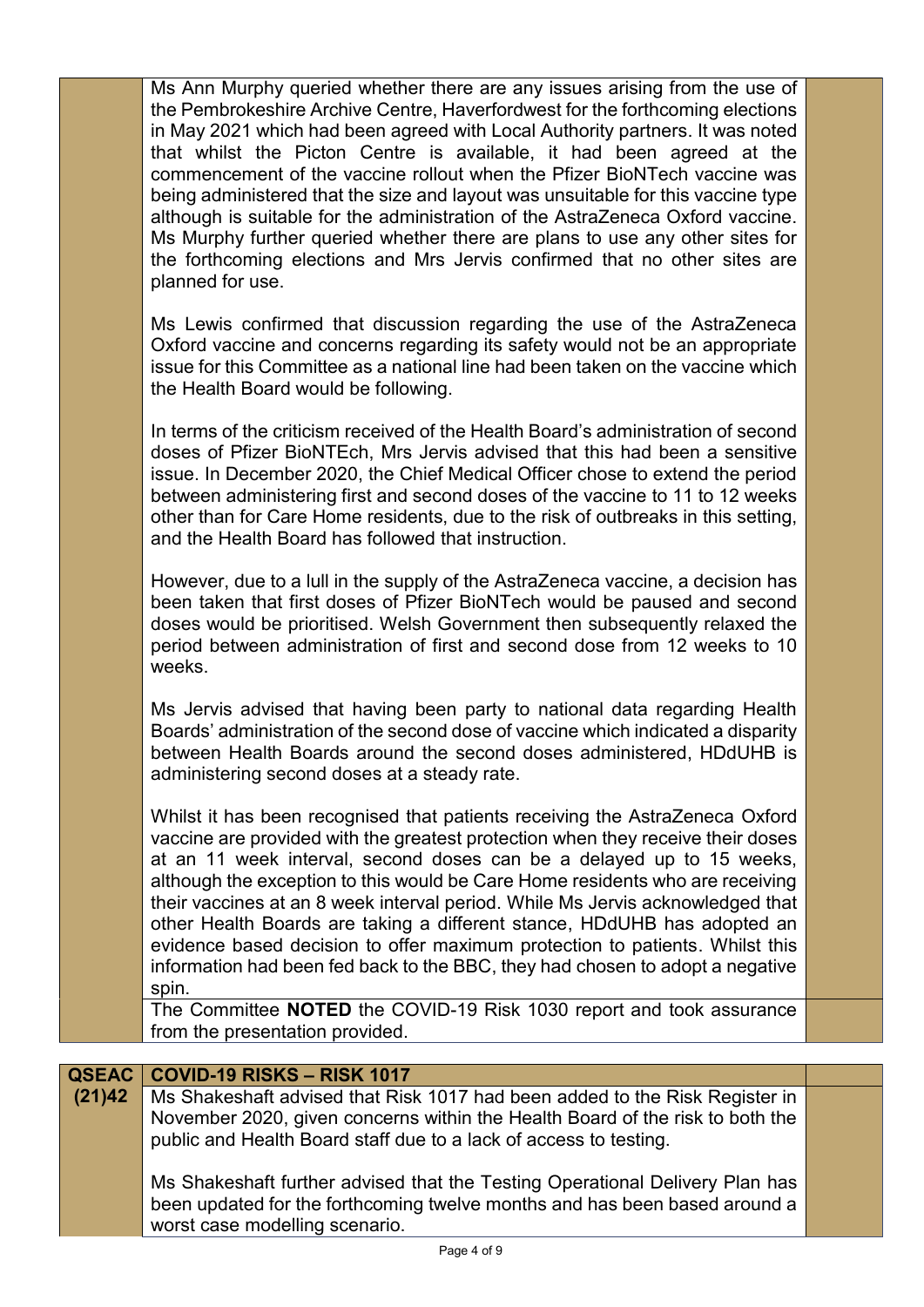|                        | Ms Shakeshaft confirmed that testing capacity is sufficient for the coming year<br>however consideration will need to be given should the testing of contacts be<br>introduced; this has been highlighted to Welsh Government as a risk.                                                                                                                                                                                                                                                                                                                                                                                                                                                                                                                                                                                         |  |
|------------------------|----------------------------------------------------------------------------------------------------------------------------------------------------------------------------------------------------------------------------------------------------------------------------------------------------------------------------------------------------------------------------------------------------------------------------------------------------------------------------------------------------------------------------------------------------------------------------------------------------------------------------------------------------------------------------------------------------------------------------------------------------------------------------------------------------------------------------------|--|
|                        | Ms Shakeshaft advised of notification received on 16 <sup>th</sup> March 2021 that GP and<br>Medical Professionals are able to advise patients that a test can be booked if<br>atypical symptoms are experienced.                                                                                                                                                                                                                                                                                                                                                                                                                                                                                                                                                                                                                |  |
|                        | The Committee SUPPORTED the adjustments made to the risk assessment<br>and took ASSURANCE from the current risk score and mitigating actions<br>undertaken.                                                                                                                                                                                                                                                                                                                                                                                                                                                                                                                                                                                                                                                                      |  |
|                        |                                                                                                                                                                                                                                                                                                                                                                                                                                                                                                                                                                                                                                                                                                                                                                                                                                  |  |
| <b>QSEAC</b><br>(21)43 | <b>DELAYED TRANSFERS OF CARE</b><br>Ms Jill Paterson informed Members that the slide set presented provides<br>information on the impact on delayed transfers of care due to the COVID-19<br>pandemic. Whilst the formal report that had been required to be submitted to<br>Welsh Government had been stood down, Discharge to Assess reporting<br>standards are included in the report covering both Acute and Community<br>Hospitals. A rapid drop has been noted in the number of individuals 'stranded'<br>over 7 days with the percentage of those stranded and super stranded patients<br>having reduced in comparison to the preceding two years. Whilst there are more<br>individuals being cared for in the Community, those individuals noted as<br>stranded for longer, tend to be patients with complex care needs. |  |
|                        | Ms Paterson advised of challenges in securing appropriate packages of care in<br>care homes during the COVID-19 pandemic, with domiciliary care capacity<br>challenges also experienced in Pembrokeshire.                                                                                                                                                                                                                                                                                                                                                                                                                                                                                                                                                                                                                        |  |
|                        | Ms Paterson advised of only one care home currently classified as Red,<br>compared to 6 weeks previously where around 74 care homes had been<br>classified as Red.                                                                                                                                                                                                                                                                                                                                                                                                                                                                                                                                                                                                                                                               |  |
|                        | Ms Paterson further advised that receipt of void payments by care homes is<br>acting as a resistance factor in returning to normal status despite there being a<br>significant amount of empty beds.                                                                                                                                                                                                                                                                                                                                                                                                                                                                                                                                                                                                                             |  |
|                        | Ms Paterson indicated significant frustration within the system, citing the<br>example of one care home in Ceredigion currently in exclusion due to one<br>member of non-patient facing staff having tested positive for COVID-19,<br>meaning the care home now has to be locked down; working through the<br>guidance is therefore challenging.                                                                                                                                                                                                                                                                                                                                                                                                                                                                                 |  |
|                        | It was noted that there is no deterioration with regard to the long term pathway<br>case numbers for 2020/21.                                                                                                                                                                                                                                                                                                                                                                                                                                                                                                                                                                                                                                                                                                                    |  |
|                        | Ms Paterson referred Members to the final slide presented indicating the actions<br>that had been implemented to work towards the Discharge to Recover and<br>Assess pathways, with the Health Board working with both care homes and the<br>domiciliary care sector to maximise capacity should a third wave of the<br>pandemic occur.                                                                                                                                                                                                                                                                                                                                                                                                                                                                                          |  |
|                        |                                                                                                                                                                                                                                                                                                                                                                                                                                                                                                                                                                                                                                                                                                                                                                                                                                  |  |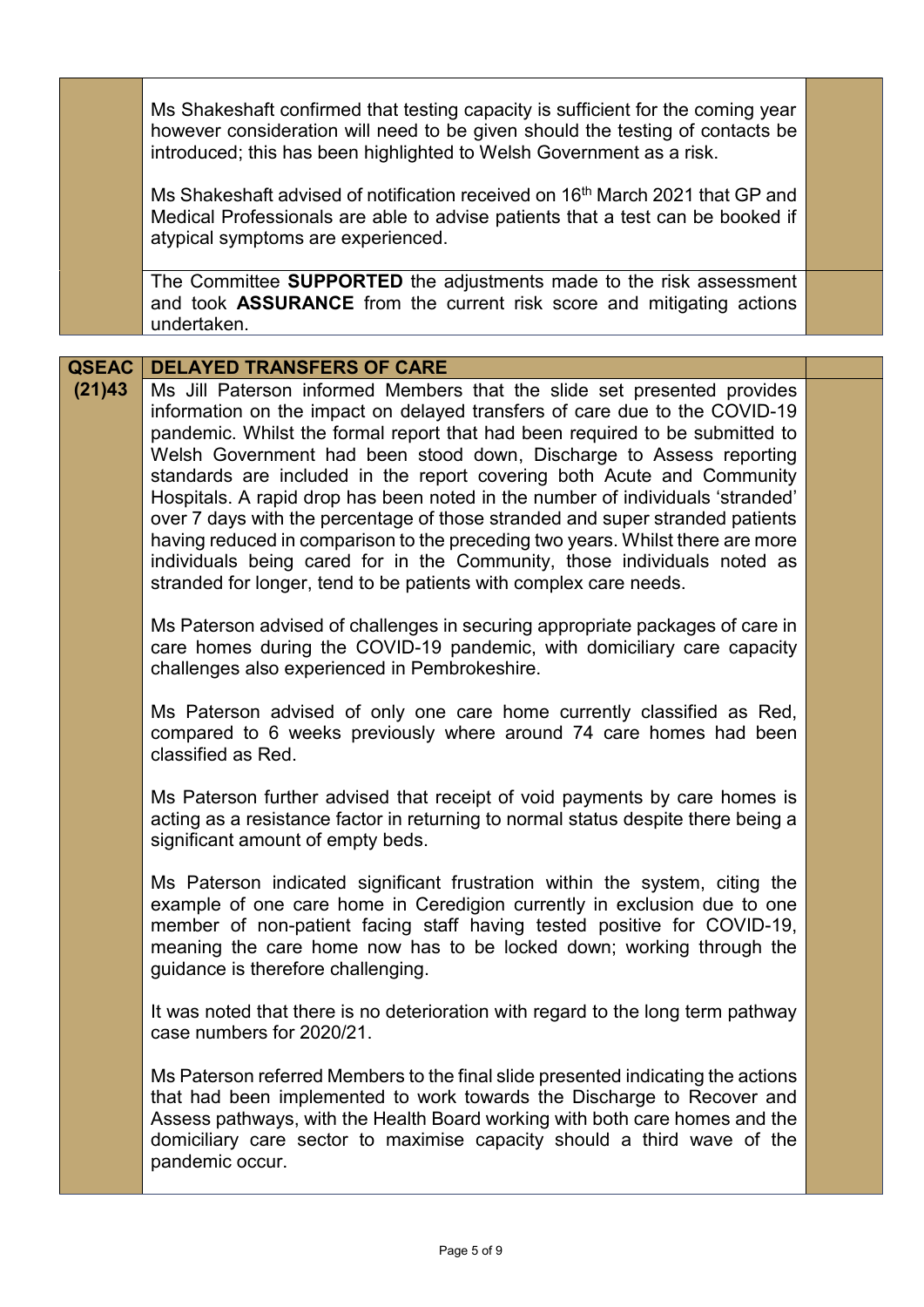|              | Mindful of the rollout of the Mass Vaccination Programme to care homes, Ms<br>Paterson advised that bed capacity at care homes going forward should not be<br>as challenging as experienced earlier in the pandemic.                                                                                                                                                                                                                                                                                                                                                                                                                           |  |
|--------------|------------------------------------------------------------------------------------------------------------------------------------------------------------------------------------------------------------------------------------------------------------------------------------------------------------------------------------------------------------------------------------------------------------------------------------------------------------------------------------------------------------------------------------------------------------------------------------------------------------------------------------------------|--|
|              | Recognising that patients are choosing to remain at home due to the pandemic<br>and potentially attending hospital with increased acuity, Mrs Hardisty suggested<br>there may be more the Health Board could be doing to prevent this.                                                                                                                                                                                                                                                                                                                                                                                                         |  |
|              | Ms Paterson advised of a divergence of opinion amongst teams around the<br>wording of 'Medically Optimised' and informed Members that 91% of care<br>packages are available within 72 hours. It was noted that Carmarthenshire is<br>able to discharge patients more efficiently than other areas and domiciliary care<br>capacity is more challenging in Pembrokeshire, and that these nuances must<br>be considered.                                                                                                                                                                                                                         |  |
|              | Ms Paterson also advised of recognition by the Health Board that there are<br>challenges with internal systems around communities and hospitals that will<br>need to be addressed. Ms Paterson assured Members that these challenges<br>are being considered by herself and by the Director of Operations as part of<br>integrated work on operational systems on an ongoing basis.                                                                                                                                                                                                                                                            |  |
|              | Mrs Delyth Raynsford raised a query regarding the work being completed for<br>Health Boards within Powys Teaching Health Board (PTHB) and Betsi<br>Cadwaladr University Health Board (BCUHB) in relation to Bronglais General<br>Hospital. Ms Paterson responded that from a Community Hospital perspective,<br>the Health Board discharges into PTHB and confirmed there are no issues<br>around working relationships which are considered to be positive with both<br>BCUHB and PTHB, with transfers occurring in a timely manner and with all<br>committed to a system that offers the right care at the right time in the right<br>place. |  |
|              | The Committee NOTED the Delayed Transfers of Care Powerpoint Slides.                                                                                                                                                                                                                                                                                                                                                                                                                                                                                                                                                                           |  |
|              |                                                                                                                                                                                                                                                                                                                                                                                                                                                                                                                                                                                                                                                |  |
| <b>QSEAC</b> | <b>MASS VACCINATION UPDATE</b>                                                                                                                                                                                                                                                                                                                                                                                                                                                                                                                                                                                                                 |  |
| (21)44       | Noted in minute QSEAC (21)41.                                                                                                                                                                                                                                                                                                                                                                                                                                                                                                                                                                                                                  |  |
| <b>QSEAC</b> | PERSONAL PROTECTIVE EQUIPMENT UPDATE                                                                                                                                                                                                                                                                                                                                                                                                                                                                                                                                                                                                           |  |
| (21)45       | Mrs Rayani confirmed there were no locally reported issues around PPE with 3<br>weeks supply held centrally, although national issues remain.                                                                                                                                                                                                                                                                                                                                                                                                                                                                                                  |  |
|              | Mrs Rayani further confirmed that a mass delivery of gloves is anticipated in the<br>coming months into Wales, however supplies of the FFP3 masks are at a lower<br>level, and the Health Board will need to utilise all the masks that have been<br>made available. It was noted that sourcing FFP3 masks has been a challenge<br>since the start of the pandemic.                                                                                                                                                                                                                                                                            |  |
|              | Mrs Rayani advised there had been no change to guidance around Infection<br>Prevention and Control, with no move away from Table 4, and that any updates<br>would be brought to future Committee meetings.                                                                                                                                                                                                                                                                                                                                                                                                                                     |  |
|              | Mrs Hardisty raised the emerging issue over working conditions in the Far East<br>and whether this is affecting HDdUHB. Mrs Rayani confirmed that where<br>appropriate, the Health Board sources equipment locally. Surgical Materials<br>Testing Laboratory (SMTL) have looked at local mask production and identified                                                                                                                                                                                                                                                                                                                        |  |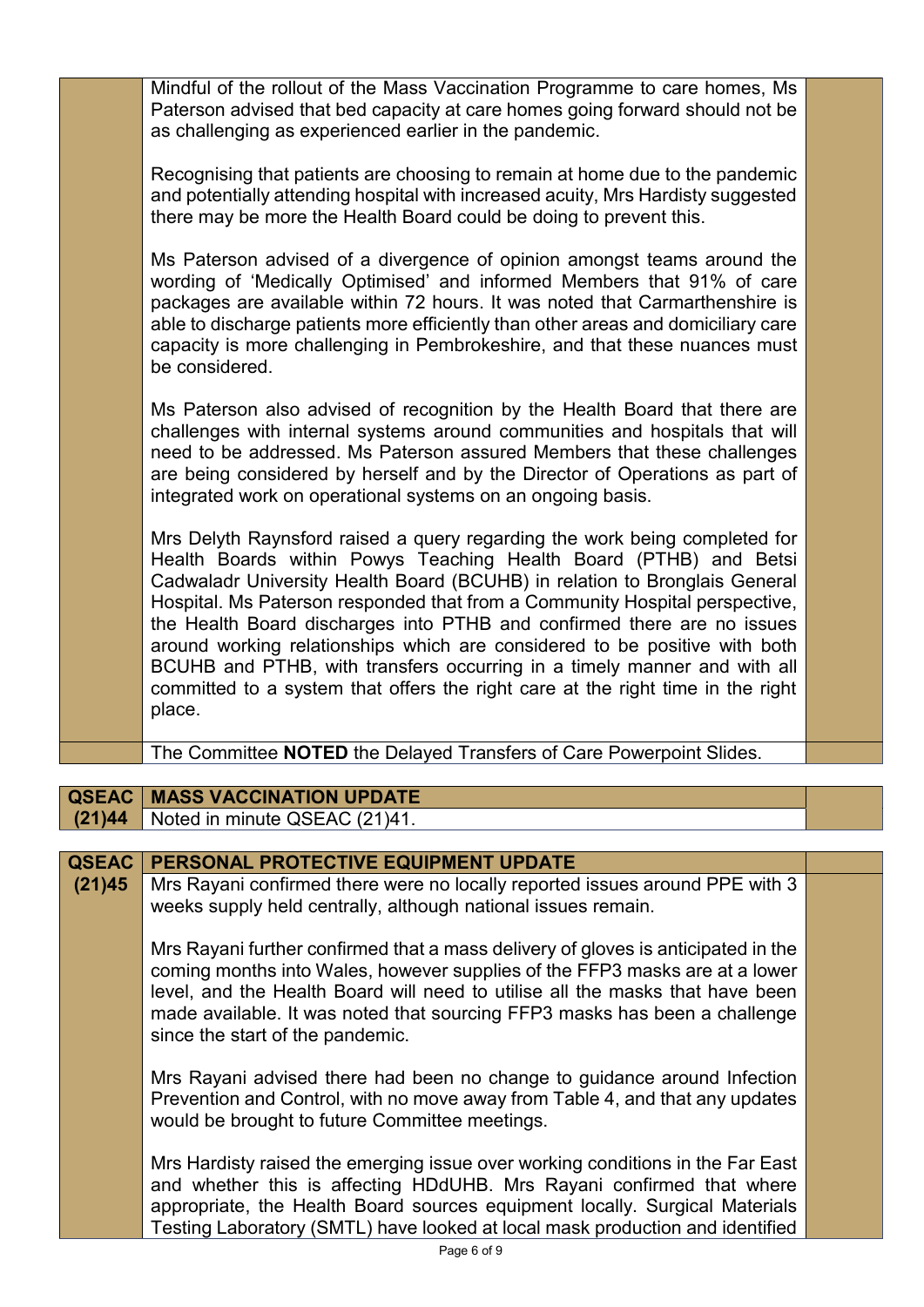| a potential supplier based in Wales. The Health Board has also invested in |  |
|----------------------------------------------------------------------------|--|
| reusable PPE where possible, and rigorous testing of PPE takes place.      |  |
| The Committee NOTED the update on PPE.                                     |  |

| <b>QSEAC</b> | <b>COLORECTAL GREEN PATHWAY</b>                                                                                                                                                                                                                                                                                                                                                                                                                                                                                                                                                                                                                                                                                                           |              |
|--------------|-------------------------------------------------------------------------------------------------------------------------------------------------------------------------------------------------------------------------------------------------------------------------------------------------------------------------------------------------------------------------------------------------------------------------------------------------------------------------------------------------------------------------------------------------------------------------------------------------------------------------------------------------------------------------------------------------------------------------------------------|--------------|
| (21)46       | Mr Ken Harries, Clinical Director of Care informed Members that the Colorectal<br>Green Pathway had been introduced to provide continuing cancer care and<br>urgent surgery throughout the pandemic, ensuring patients are protected from<br>COVID-19 while receiving the surgery they required, by adapting care<br>pathways.                                                                                                                                                                                                                                                                                                                                                                                                            |              |
|              | Mr Harries further informed Members that the information provided related to<br>the period July – December 2020, where the operations performed had been<br>centralised at Prince Philip Hospital, with patients subjected to a two week<br>isolation period and swabbed for COVID-19 prior to surgery.                                                                                                                                                                                                                                                                                                                                                                                                                                   |              |
|              | Mr Harries advised of a 1.5% mortality rate within this patient group which<br>compared to a 9.3% mortality rate in Wales. There was also a 1.5% readmission<br>rate within this group as opposed to a rate of 11.6% nationally.                                                                                                                                                                                                                                                                                                                                                                                                                                                                                                          |              |
|              | However, there had been an increase in the length of stay for this group of<br>patients, from 6 days (compared nationally) to 8 days. This increased length of<br>stay had been due to geographical considerations and the fact that Prince Philip<br>Hospital has not undertaken this type of surgery for 10 years.                                                                                                                                                                                                                                                                                                                                                                                                                      |              |
|              | Mr Harries assured Members that the success of this pathway had instilled<br>confidence within Scheduled Care to resume surgery going forward.                                                                                                                                                                                                                                                                                                                                                                                                                                                                                                                                                                                            |              |
|              | Prof. Gammon commented on the impressive benchmarked figures in terms of<br>Welsh, English and National Bowel Cancer reporting, adding that this acted as<br>an exemplar and commending the team involved for the work that had been<br>undertaken. Prof. Gammon further commented that there are lessons that could<br>be adopted by other areas within the Health Board in regard to the scaling up<br>of Quality Improvement Strategies. Mrs Rayani and Ms Lewis undertook to write<br>to the team involved to formally express the Health Board's thanks for their<br>excellent work in maintaining patient care throughout the past year.                                                                                            | <b>MR/AL</b> |
|              | Dr Philip Kloer echoed Prof. Gammon's sentiments, assuring Members that the<br>Health Board participates in the National Bower Cancer Audit, with the clinical<br>detail on each service presented to the appropriate fora.                                                                                                                                                                                                                                                                                                                                                                                                                                                                                                               |              |
|              | Dr Kloer drew Members' attention to a change required in the slides amending<br>reference from Irritable Bowel to Inflammatory Bowel.                                                                                                                                                                                                                                                                                                                                                                                                                                                                                                                                                                                                     |              |
|              | Ms Stephanie Hire informed Members that consideration is being given to the<br>next steps and the process being rolled out to other departments to assist<br>informed thinking. Ms Hire advised that the entire team has worked tirelessly<br>for the past year to identify the most urgent patients for treatment. Ms Hire<br>further advised that Ward 7 at Prince Philip Hospital had secured 14 beds for a<br>cancer pathway and 10 beds for orthopaedics. Withybush General Hospital is<br>commencing a Green pathway for colorectal week commencing 15 <sup>th</sup> March<br>2021, with orthopaedics recommencing in May 2021. Bronglais General<br>Hospital recommenced colorectal week commencing 8 <sup>th</sup> March 2021 and |              |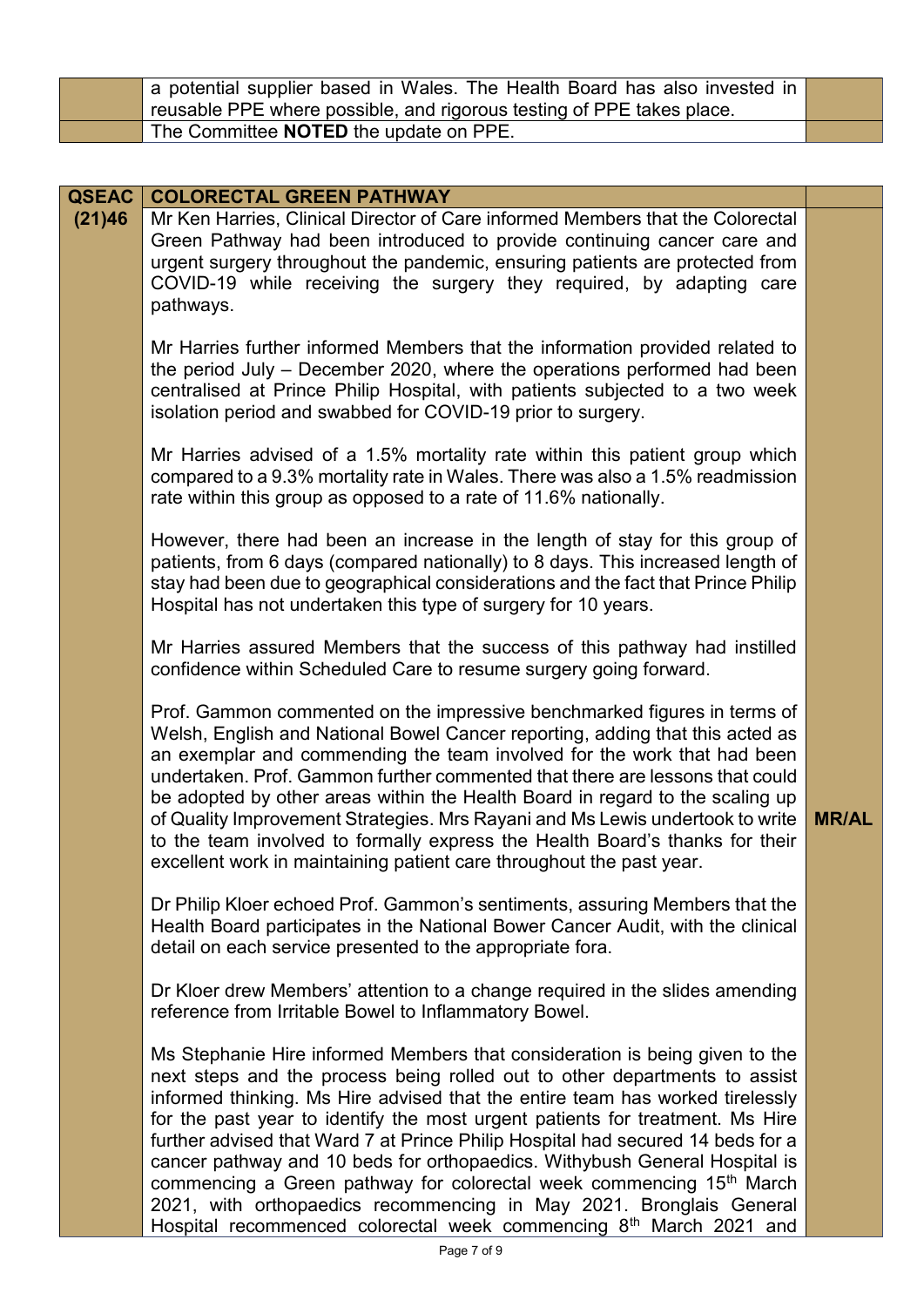|  | orthopaedics will recommence in May 2021. Bronglais General Hospital has              |  |
|--|---------------------------------------------------------------------------------------|--|
|  | also been involved in reducing the backlog of gynaecological cancer                   |  |
|  | procedures. Glangwili General Hospital will service multi specialist cancer           |  |
|  | cases due to the hospital having a larger critical care facility and is about to      |  |
|  | secure a Green area as a sustainable option.                                          |  |
|  |                                                                                       |  |
|  | Ms Hire confirmed that the Risk Strategy has been reviewed to ensure that no          |  |
|  | Priority 1 or Priority 2 urgent patients have been missed, concentrating on           |  |
|  | cancer and orthopaedic services.                                                      |  |
|  | The Committee took ASSURANCE that:                                                    |  |
|  | Elective colorectal surgery has been successful during these challenging<br>$\bullet$ |  |
|  | times.                                                                                |  |
|  | • The new Green Pathway has both kept patients safe from COVID-19 and                 |  |
|  | delivered better outcomes.                                                            |  |
|  | • The application of vaccines and lower COVID-19 prevalence will provide              |  |
|  | greater confidence to progress the treatment of urgent and subsequently               |  |
|  | routine patients in the near future.                                                  |  |
|  |                                                                                       |  |

| <b>QSEAC</b><br>(21)47 | <b>PROGRAMME FOR ASYMPTOMATIC STAFF TESTING FOR COVID-19</b><br><b>UTILISING LATERAL FLOW DEVICES (LFD)</b>                                                                                                                                                                                                                                                                                                |  |
|------------------------|------------------------------------------------------------------------------------------------------------------------------------------------------------------------------------------------------------------------------------------------------------------------------------------------------------------------------------------------------------------------------------------------------------|--|
|                        | Ms Shakeshaft informed Members that matters had moved on since the Risk<br>Assessment had been completed. As at 16 <sup>th</sup> March 2021, LFD testing has been<br>rolled out to 2,200 staff (25%), and an offer for testing will be made to all staff<br>by May 2021 at the latest.                                                                                                                     |  |
|                        | It was noted that although not reflected currently in the report, Accident and<br>Emergency Departments would be included in group 2.                                                                                                                                                                                                                                                                      |  |
|                        | The Committee <b>NOTED</b> the Risk Assessment regarding the initial delayed<br>implementation of asymptomatic testing of Health Board patient-facing staff with<br>Lateral Flow Devices (LFDs) and <b>SUPPORTED</b> the Executive Team decision<br>to implement the phased approach to offer routine asymptomatic testing of<br>Health Board patient-facing staff with LFDs by 31 <sup>st</sup> May 2021. |  |

| <b>QSEAC   PAPER TO EXECUTIVE TEAM: AMBER PATHWAY IN CRITICAL CARE  </b> |
|--------------------------------------------------------------------------|
| (21)48   FOR POST-OPERATIVE CANCER PATIENTS                              |

Mr Andrew Carruthers advised Members that the paper is for noting and for information, and that a decision had been made at Gold Command Group regarding the sustainability of a Green Critical Care Pathway at Prince Philip Hospital. The Health Board looked to reintroduce surgery in Autumn 2020 with a distinct Green Pathway throughout the patient's journey. In February 2021, it was identified as part of an emergency review that the ability to maintain a Green pathway at Prince Philip Hospital was proving challenging. The Health Board has endeavoured to identify an alternative to enable a sustainable pathway with a view to avoiding cancelling patients' operations. The Risk Assessment attached to the report sets out the decision review and the assessment made.

Mr Carruthers confirmed that this represents a departure from the original Risk Assessment and discussion around Green and Red Pathways presented and discussed at Quality, Safety, Experience and Assurance Committee.